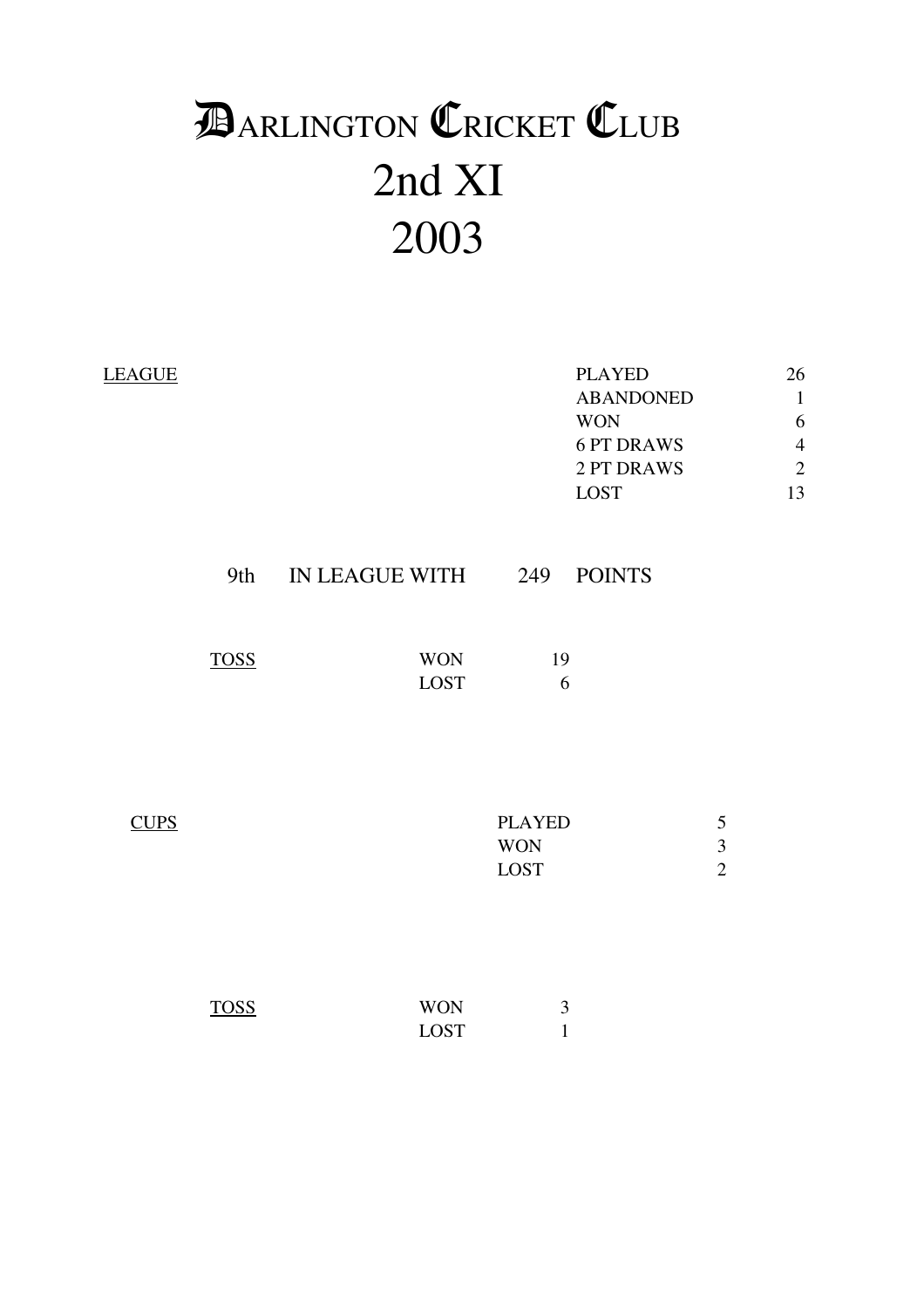## **LEAGUE BATTING**

|                   |                |                |                  | Highest          | Not              | Comp.            |         |                  | Number of        |
|-------------------|----------------|----------------|------------------|------------------|------------------|------------------|---------|------------------|------------------|
|                   | Matches        | Innings        | <b>Runs</b>      | Score            | Out              | Innings          | Average | 4's              | 6's              |
| D.J.MORGANS       | 11             | 10             | 395              | 94               | $\mathbf{1}$     | 9                | 43.89   | 37               | $\boldsymbol{0}$ |
| <b>K.BARKER</b>   | 25             | 25             | 682              | 98               | 3                | 22               | 31.00   | 80               | $\boldsymbol{0}$ |
| <b>C.S.BIGLIN</b> | 22             | 22             | 444              | 71               | $\overline{2}$   | 20               | 22.20   | 65               | 8                |
| <b>J.WATSON</b>   | 21             | 21             | 437              | 83               | $\overline{0}$   | 21               | 20.81   | 59               | 3                |
| S.GOUGH           | 22             | 22             | 414              | 89               | $\overline{2}$   | 20               | 20.70   | 59               | $\overline{2}$   |
| Also Batted       |                |                |                  |                  |                  |                  |         |                  |                  |
| M.SHAW            | 3              | $\sqrt{2}$     | 68               | 40               | 1                | $\mathbf{1}$     | 68.00   | 6                | $\boldsymbol{0}$ |
| R.J.BIDDLE        | 3              | 3              | 47               | 26               | $\mathbf{1}$     | $\overline{2}$   | 23.50   | 5                | $\boldsymbol{0}$ |
| <b>P.BENTLEY</b>  | 6              | 6              | 92               | 39*              | $\overline{2}$   | $\overline{4}$   | 23.00   | 11               | $\boldsymbol{0}$ |
| <b>J.SIMONS</b>   | 10             | 9              | 152              | $65*$            | $\overline{2}$   | 7                | 21.71   | 16               | 3                |
| M.RIPLEY          | 8              | 8              | 170              | 54               | $\boldsymbol{0}$ | $\,8\,$          | 21.25   | 25               | $\mathbf{1}$     |
| <b>D.ALDERSON</b> | 9              | 6              | 86               | 26               | 1                | 5                | 17.20   | 13               | $\boldsymbol{0}$ |
| <b>R.LAWRENCE</b> | $\overline{7}$ | $\overline{7}$ | 82               | 35               | $\overline{2}$   | 5                | 16.40   | 10               | $\boldsymbol{0}$ |
| <b>D.THOMAS</b>   | 8              | 5              | 65               | $20*$            | $\mathbf{1}$     | $\overline{4}$   | 16.25   | $\,8\,$          | $\boldsymbol{0}$ |
| <b>R.BATTY</b>    | $\overline{2}$ | $\overline{2}$ | 22               | 16               | $\overline{0}$   | $\overline{2}$   | 11.00   | $\mathbf{1}$     | 1                |
| M.MORGANS         | 13             | 11             | 88               | 26               | $\mathbf{1}$     | 11               | 8.00    | 10               | $\mathbf{1}$     |
| <b>R.WARD</b>     | $\overline{2}$ | $\overline{c}$ | 16               | 9                | $\boldsymbol{0}$ | $\sqrt{2}$       | 8.00    | 3                | $\mathbf{0}$     |
| <b>B.WARD</b>     | 13             | 8              | 36               | $9*$             | 3                | 5                | 7.20    | $\mathbf{1}$     | $\boldsymbol{0}$ |
| <b>D.JOHNSON</b>  | $\mathbf{1}$   | $\mathbf{1}$   | $\overline{7}$   | $\overline{7}$   | $\boldsymbol{0}$ | $\mathbf{1}$     | 7.00    | 1                | $\boldsymbol{0}$ |
| <b>K.LEE</b>      | 15             | 11             | 58               | $14*$            | $\overline{2}$   | 9                | 6.44    | $\overline{7}$   | $\boldsymbol{0}$ |
| <b>C.DENT</b>     | 18             | 11             | 14               | $7*$             | 8                | 3                | 4.67    | $\mathbf{0}$     | $\boldsymbol{0}$ |
| A.WHITEHEAD       | 5              | 5              | 16               | $6*$             | 1                | $\overline{4}$   | 4.00    | $\mathbf{1}$     | $\boldsymbol{0}$ |
| <b>L.CRAGGS</b>   | $\overline{2}$ | $\overline{2}$ | 8                | $\tau$           | $\boldsymbol{0}$ | $\overline{2}$   | 4.00    | $\mathbf{1}$     | $\boldsymbol{0}$ |
| <b>P.BUXTON</b>   | 12             | $\overline{7}$ | 19               | 9                | $\overline{2}$   | 5                | 3.80    | $\overline{2}$   | $\boldsymbol{0}$ |
| <b>G.WIGNALL</b>  | 5              | $\overline{4}$ | $\boldsymbol{7}$ | $2*$             | $\overline{2}$   | $\overline{2}$   | 3.50    | $\boldsymbol{0}$ | $\boldsymbol{0}$ |
| <b>S.RUSSELL</b>  | $\overline{2}$ | $\overline{2}$ | $\tau$           | 5                | $\overline{0}$   | $\overline{2}$   | 3.50    | $\boldsymbol{0}$ | $\boldsymbol{0}$ |
| <b>S.LEE</b>      | $\mathbf{1}$   | $\mathbf{1}$   | $\mathfrak{Z}$   | 3                | $\boldsymbol{0}$ | $\mathbf{1}$     | 3.00    | $\boldsymbol{0}$ | $\boldsymbol{0}$ |
| <b>J.STOCK</b>    | 5              | $\overline{4}$ | $\,8\,$          | 3                | $\boldsymbol{0}$ | $\overline{4}$   | 2.00    | $\boldsymbol{0}$ | $\boldsymbol{0}$ |
| <b>A.DEUCHAR</b>  | $\overline{2}$ | $\overline{2}$ | $\overline{4}$   | $\overline{4}$   | $\boldsymbol{0}$ | $\overline{2}$   | 2.00    | 1                | $\boldsymbol{0}$ |
| D.PAGE            | $\mathbf{1}$   | $\mathbf{1}$   | $\mathbf{1}$     | $\mathbf{1}$     | $\boldsymbol{0}$ | $\mathbf{1}$     | 1.00    | $\boldsymbol{0}$ | $\boldsymbol{0}$ |
| <b>L.BROWN</b>    | $\mathbf{1}$   | $\mathbf{1}$   | $\overline{0}$   | $\boldsymbol{0}$ | $\boldsymbol{0}$ | $\mathbf{1}$     | 0.00    | $\boldsymbol{0}$ | $\boldsymbol{0}$ |
| <b>M.LISTER</b>   | 1              | 1              | $\overline{4}$   | $4*$             | 1                | $\boldsymbol{0}$ | N/A     | $\boldsymbol{0}$ | $\boldsymbol{0}$ |
| <b>M.DOBINSON</b> | $\overline{2}$ | $\mathbf{1}$   | $\overline{2}$   | $2*$             | $\mathbf{1}$     | $\overline{0}$   | N/A     | $\overline{0}$   | $\mathbf{0}$     |

Played but did not bat

C.OWEN 1

| <b>RUNS SCORED FOR</b> | <b>WICKETS LOST</b> | AVERAGE |
|------------------------|---------------------|---------|
| 3908                   | 190                 | 20.57   |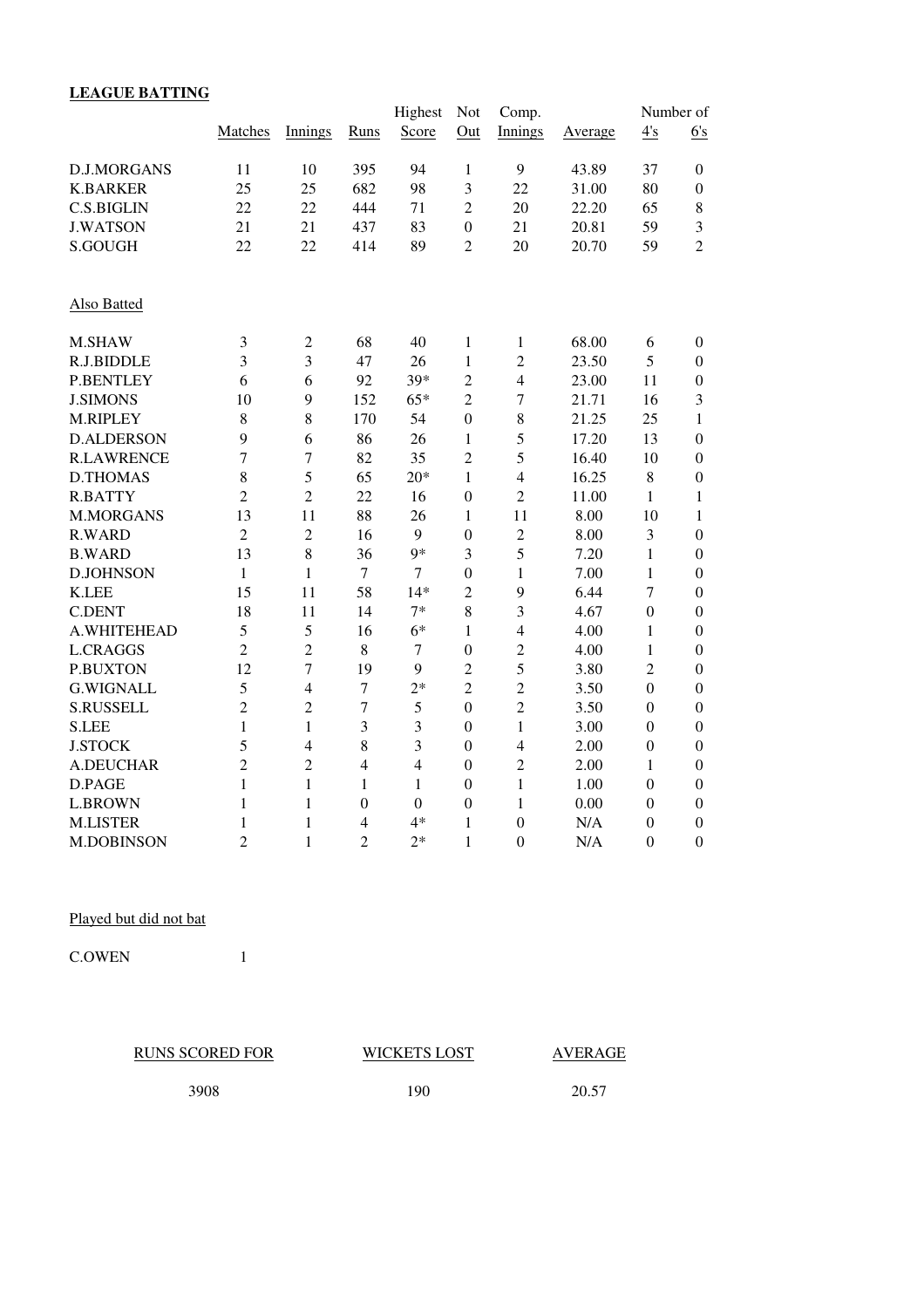## **LEAGUE BOWLING**

|                     |                |                |                   |             |                  |                         | <b>Best</b> | Runs/             | Strike |                  | Number of        |
|---------------------|----------------|----------------|-------------------|-------------|------------------|-------------------------|-------------|-------------------|--------|------------------|------------------|
|                     | <b>Balls</b>   | Overs          | Mdns              | <b>Runs</b> | <b>Wkts</b>      | Average                 | Bowling     | Over              | Rate   | Wides            | No Balls         |
| <b>P.BUXTON</b>     | 968            | 159            | 30                | 498         | 29               | 17.17                   | $5 - 21$    | 3.132             | 33.38  | 9                | 5                |
| <b>R.LAWRENCE</b>   | 663            | 107            | 22                | 345         | 20               | 17.25                   | $5 - 38$    | 3.224             | 33.15  | 6                | 15               |
| <b>M.MORGANS</b>    | 579            | 93             | 18                | 357         | 16               | 22.31                   | $5 - 45$    | 3.839             | 36.19  | 19               | $\overline{c}$   |
| <b>B.WARD</b>       | 526            | 86             | 27                | 245         | 10               | 24.50                   | $2 - 7$     | 2.849             | 52.60  | 8                | $\overline{c}$   |
| <b>D.ALDERSON</b>   | 525            | 85             | 12                | 218         | $\,8\,$          | 27.25                   | $3 - 62$    | 2.565             | 65.63  | 10               | 5                |
| <b>C.DENT</b>       | 979            | 161            | 20                | 611         | 22               | 27.77                   | 6-79        | 3.795             | 44.50  | 13               | $\boldsymbol{0}$ |
| <b>K.LEE</b>        | 505            | 79             | 15                | 238         | $\,8\,$          | 29.75                   | $2 - 8$     | 3.013             | 63.13  | 25               | 6                |
| Also Bowled         |                |                |                   |             |                  |                         |             |                   |        |                  |                  |
| <b>J.SIMONS</b>     | 139            | 23             | $\mathbf{1}$      | 102         | 6                | 17.00                   | $3 - 26$    | 4.435             | 23.17  | $\mathbf{1}$     | 0                |
| <b>J.STOCK</b>      | 260            | 42             | 12                | 155         | 9                | 17.22                   | $4 - 30$    | 3.690             | 28.89  | 8                | 0                |
| R.J.BIDDLE          | 33             | $\overline{7}$ | $\mathbf{1}$      | 38          | $\overline{2}$   | 19.00                   | $1-0$       | 5.429             | 16.50  | 3                | $\boldsymbol{0}$ |
| <b>D.THOMAS</b>     | 193            | 30             | 5                 | 138         | 7                | 19.71                   | $3-10$      | 4.600             | 27.57  | 7                | 6                |
| <b>G.WIGNALL</b>    | 159            | 26             | $\overline{c}$    | 111         | $\sqrt{5}$       | 22.20                   | $3 - 47$    | 4.269             | 31.80  | 3                | $\boldsymbol{0}$ |
| S.GOUGH             | 230            | 38             | 5                 | 149         | 6                | 24.83                   | $4 - 73$    | 3.921             | 38.33  | $\overline{2}$   | $\boldsymbol{0}$ |
| <b>J.WATSON</b>     | 141            | 23.2           | $\overline{2}$    | 139         | $\overline{2}$   | 69.50                   | $1 - 8$     | 5.991             | 70.50  | $\boldsymbol{0}$ | 1                |
| <b>R.BATTY</b>      | 103            | 15.1           | $\overline{2}$    | 78          | $\mathbf{1}$     | 78.00                   | $1 - 53$    | 5.166             | 103.00 | 12               | $\boldsymbol{0}$ |
| <b>D.MORGANS</b>    | 243            | 40             | 6                 | 122         | 1                | 122.00                  | $1 - 34$    | 3.050             | 243.00 | 3                | 0                |
| <b>M.LISTER</b>     | 25             | $\overline{4}$ | $\boldsymbol{0}$  | 15          | $\boldsymbol{0}$ | N/A                     | $0 - 15$    | 3.750             | N/A    | $\boldsymbol{0}$ | 1                |
| <b>S.RUSSELL</b>    | 76             | 11             | 1                 | 52          | $\boldsymbol{0}$ | N/A                     | $0 - 52$    | 4.727             | N/A    | 10               | $\boldsymbol{0}$ |
| <b>C.OWEN</b>       | 18             | 3              | $\boldsymbol{0}$  | 20          | $\boldsymbol{0}$ | $\rm N/A$               | $0 - 20$    | 6.667             | N/A    | $\boldsymbol{0}$ | $\boldsymbol{0}$ |
| <b>C.S.BIGLIN</b>   | 6              | $\mathbf{1}$   | $\boldsymbol{0}$  | 12          | $\boldsymbol{0}$ | N/A                     | $0 - 12$    | 12.000            | N/A    | $\boldsymbol{0}$ | $\boldsymbol{0}$ |
| Catches (all games) |                |                |                   |             |                  |                         |             |                   |        |                  |                  |
| K. BARKER           | 11             |                | <b>G.WIGNALL</b>  |             |                  | 3                       |             | <b>P.BUXTON</b>   |        |                  | $\mathbf{1}$     |
| <b>J.WATSON</b>     | 11             |                | <b>C.DENT</b>     |             |                  | $\overline{\mathbf{3}}$ |             | <b>L.BROWN</b>    |        |                  | 1                |
| M.RIPLEY            | $\overline{7}$ |                | <b>J.SIMONS</b>   |             |                  | 3                       |             | <b>L.CRAGGS</b>   |        |                  | $\mathbf{1}$     |
| S. GOUGH            | 6              |                | <b>P.BENTLEY</b>  |             |                  | 3                       |             | <b>D.ALDERSON</b> |        |                  | $\mathbf{1}$     |
| C.S. BIGLIN         | 5              |                | A.DEUCHAR         |             |                  | $\overline{c}$          |             | <b>D.THOMAS</b>   |        |                  | $\mathbf{1}$     |
| <b>M.MORGANS</b>    | 5              |                | <b>B.WARD</b>     |             |                  | $\overline{2}$          |             |                   |        |                  |                  |
| <b>M.SHAW</b>       | 5              |                | <b>R.LAWRENCE</b> |             |                  | $\overline{2}$          |             |                   |        |                  |                  |

**Stumpings** 

M.SHAW 1<br>J.WATSON 1 J.WATSON

RUNS SCORED AGAINST WICKETS TAKEN

M.SHAW 5 R.LAWRENCE<br>S.RUSSELL 4 J.STOCK

S.RUSSELL 4 J.STOCK 1

AVERAGE

3995 159 25.13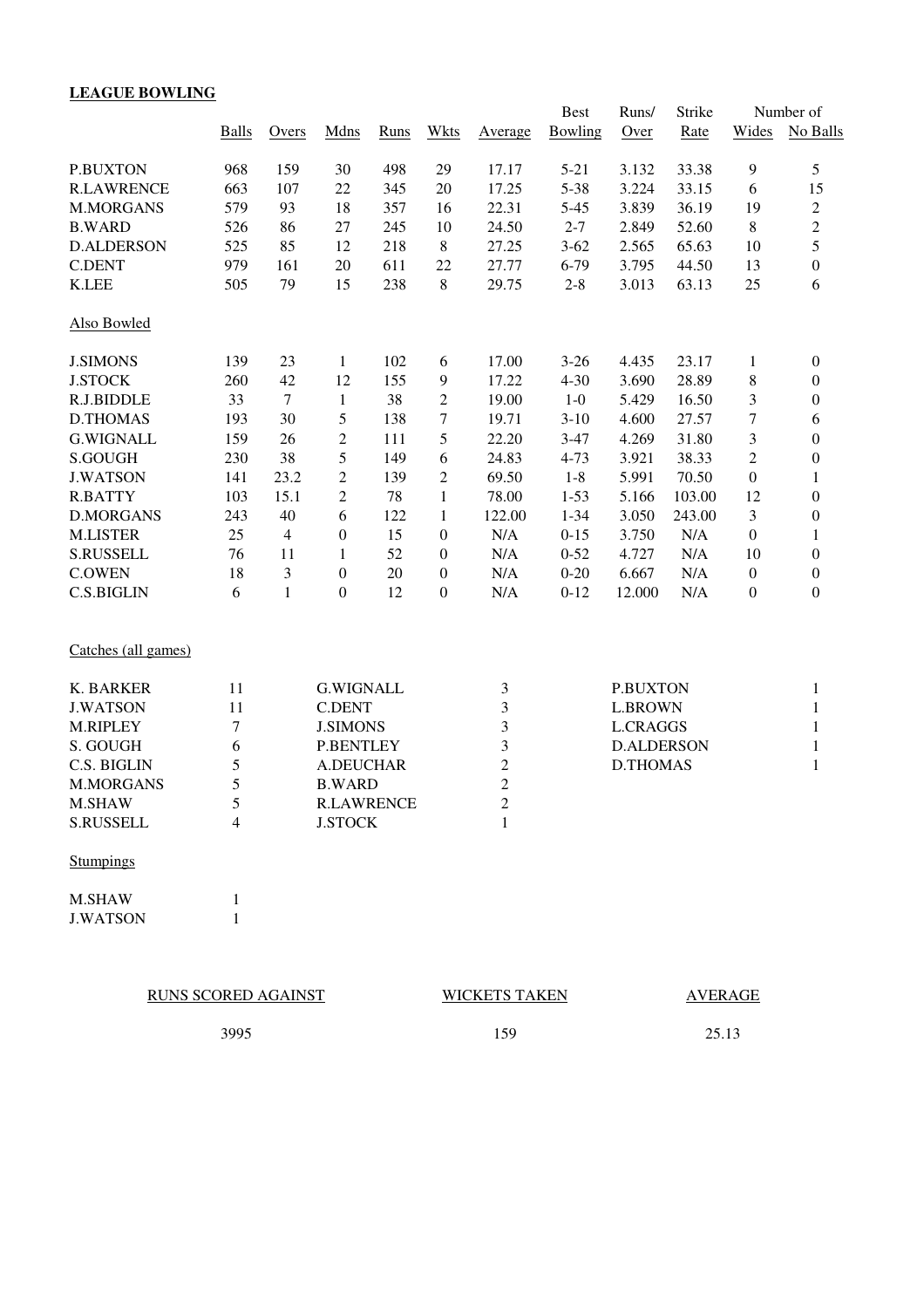| <b>CUP BATTING</b> |         |         |                | Highest | <b>Not</b>     | Comp.          |         |          | Number of |
|--------------------|---------|---------|----------------|---------|----------------|----------------|---------|----------|-----------|
|                    | Matches | Innings | Runs           | Score   | Out            | <b>Innings</b> | Average | 4's      | 6s        |
| D MORGANS          | 3       | 3       | 126            | 51      | 1              | 2              | 63.00   | 10       |           |
| <b>M RIPLEY</b>    | 4       | 3       | 46             | 38*     | $\overline{2}$ | 1              | 46.00   | 4        | $\Omega$  |
| <b>S GOUGH</b>     | 4       | 4       | 164            | 137     | $\theta$       | 4              | 41.00   | 23       | 2         |
| <b>C S BIGLIN</b>  | 5       | 5       | 149            | 52      | $\theta$       | 5              | 29.80   | 15       | 7         |
| <b>K BARKER</b>    | 5       | 5       | 112            | 41      | $\theta$       | 5              | 22.40   | 15       | $\Omega$  |
| <b>Also Batted</b> |         |         |                |         |                |                |         |          |           |
| <b>RBATTY</b>      | 3       | 3       | 30             | 17      | 1              | 2              | 15.00   | $\Omega$ |           |
| P BENTLEY          |         |         | 14             | 14      | $\Omega$       | 1              | 14.00   | I.       | $\Omega$  |
| <b>J WATSON</b>    | 5       | 5       | 50             | 21      | 1              | 4              | 12.50   | 5        | $\Omega$  |
| <b>N FENWICK</b>   | 4       |         | 5              | 5       | $\theta$       | 1              | 5.00    | $\Omega$ | $\Omega$  |
| L CRAGGS           | 1       |         | 5              | 5       | $\theta$       | 1              | 5.00    |          | $\Omega$  |
| <b>K LEE</b>       | 4       |         | 4              | 4       | $\overline{0}$ | 1              | 4.00    | $\Omega$ | $\Omega$  |
| <b>D THOMAS</b>    | 3       |         |                | 1       | $\theta$       | 1              | 1.00    | 0        | $\Omega$  |
| <b>M MORGANS</b>   | 3       |         | 7              | $7*$    | 1              | $\theta$       | N/A     |          | $\Omega$  |
| <b>M DOBINSON</b>  | 3       |         | $\overline{c}$ | $2*$    | 1              | $\theta$       | N/A     | $\Omega$ | $\Omega$  |
| <b>S RUSSELL</b>   |         |         |                | $1*$    | 1              | 0              | N/A     | 0        | $\Omega$  |

Played but did not bat

#### C DENT P BUXTON

| <b>RUNS SCORED FOR</b> | <b>WICKETS LOST</b> | AVERAGE |
|------------------------|---------------------|---------|
| 814                    | 28                  | 29.07   |

| <b>CUP BOWLING</b> |       |       |                  |      |   |              | <b>Best</b>    | Runs/ | Strike |                  | Number of      |
|--------------------|-------|-------|------------------|------|---|--------------|----------------|-------|--------|------------------|----------------|
|                    | Balls | Overs | Mdns             | Runs |   | Wkts Average | <b>Bowling</b> | Over  | Rate   |                  | Wides No Balls |
|                    |       |       |                  |      |   |              |                |       |        |                  |                |
| D MORGANS          | 90    | 15    | 1                | 58   | 9 | 6.44         | $4 - 22$       | 3.867 | 10.00  | $\theta$         | $\theta$       |
| <b>J WATSON</b>    | 62    | 10    | 0                | 52   | 3 | 17.33        | $2 - 12$       | 5.200 | 20.67  | $\overline{2}$   | $\theta$       |
| <b>M MORGANS</b>   | 77    | 12.2  | $\boldsymbol{0}$ | 60   | 3 | 20.00        | $2 - 21$       | 4.918 | 25.67  | 3                | $\theta$       |
| <b>K</b> LEE       | 118   | 18    | $\boldsymbol{0}$ | 125  | 6 | 20.83        | $2 - 21$       | 6.944 | 19.67  | 9                | 1              |
| P BUXTON           | 85    | 14    | 1                | 46   | 2 | 23.00        | $1 - 8$        | 3.286 | 42.50  | 1                | $\theta$       |
| D THOMAS           | 61    | 10    | $\overline{2}$   | 24   | 1 | 24.00        | $1 - 4$        | 2.400 | 61.00  | 1                | $\theta$       |
| <b>RBATTY</b>      | 73    | 11    | $\theta$         | 59   | 1 | 59.00        | $1 - 24$       | 5.364 | 73.00  | 6                | 1              |
| Also Bowled        |       |       |                  |      |   |              |                |       |        |                  |                |
| C DENT             | 30    | 5     | 1                | 15   | 3 | 5.00         | $3 - 15$       | 3.000 | 10.00  | $\theta$         | $\theta$       |
| <b>S RUSSELL</b>   | 30    | 5     | $\theta$         | 15   | 1 | 15.00        | $1 - 15$       | 3.000 | 30.00  | $\theta$         | $\theta$       |
| S GOUGH            | 22    | 3     | $\theta$         | 16   | 1 | 16.00        | $1-3$          | 5.333 | 22.00  | 4                | $\theta$       |
| <b>M DOBINSON</b>  | 27    | 4     | $\boldsymbol{0}$ | 34   | 1 | 34.00        | $1 - 11$       | 8.500 | 27.00  | 3                | $\theta$       |
| N FENWICK          | 12    | 2     | $\boldsymbol{0}$ | 3    | 0 | N/A          | $0 - 1$        | 1.500 | N/A    | $\boldsymbol{0}$ | $\theta$       |
|                    |       |       |                  |      |   |              |                |       |        |                  |                |

| <b>RUNS SCORED AGAINST</b> | <b>WICKETS TAKEN</b> | <b>AVERAGE</b> |
|----------------------------|----------------------|----------------|
| 555                        |                      | 17.34          |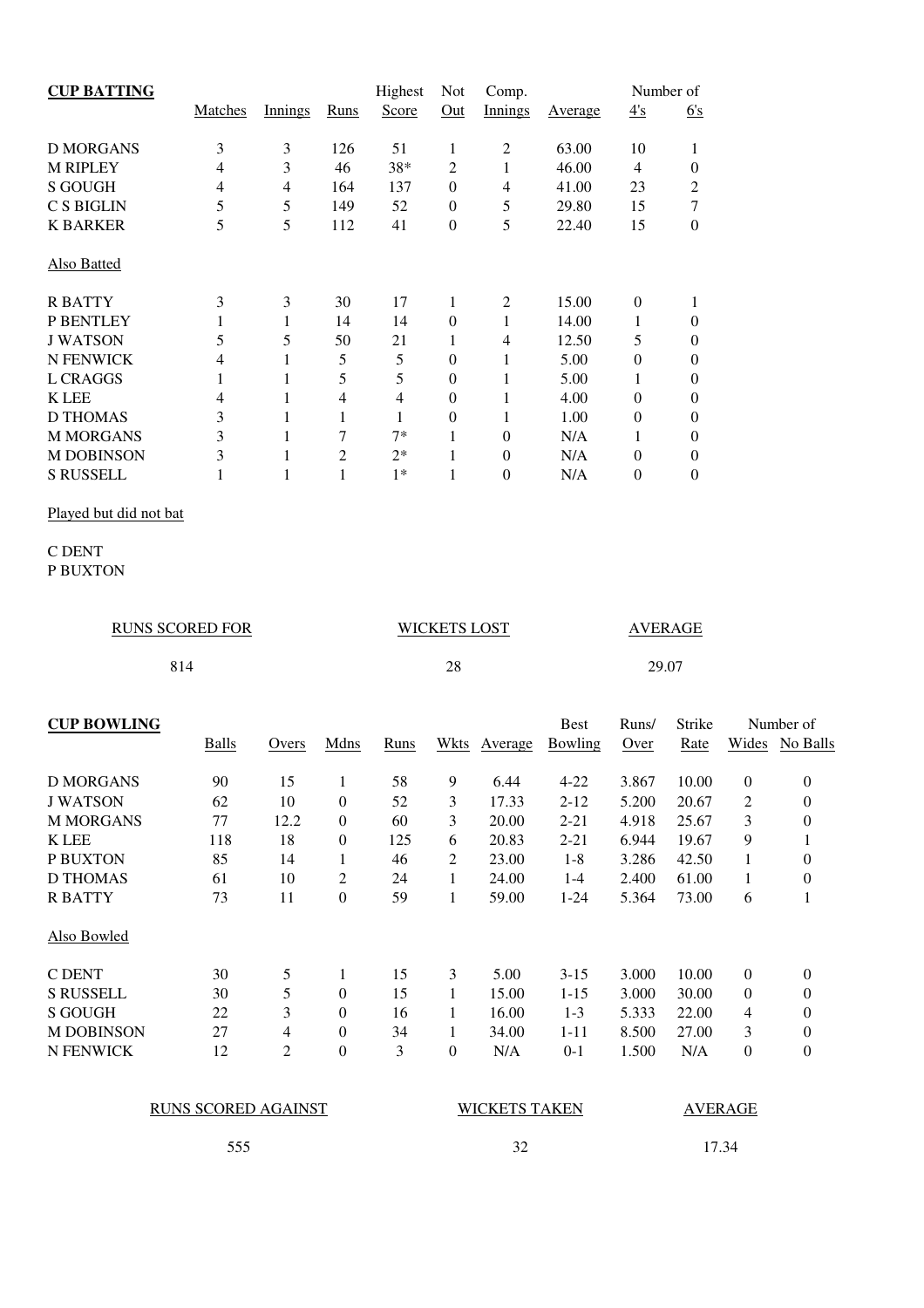#### **INDIVIDUAL BATTING**

| 100's | S.GOUGH            | 137   |                         | v MIDDLESBORO          | (A) | <b>CUP</b>       |
|-------|--------------------|-------|-------------------------|------------------------|-----|------------------|
|       |                    |       |                         |                        |     |                  |
| 50's  | <b>K BARKER</b>    | 98    |                         | <b>v NORMANBY HALL</b> | (H) | <b>LEAGUE</b>    |
|       | <b>D.J.MORGANS</b> | 94    | V                       | <b>STOKESLEY</b>       | (A) | <b>LEAGUE</b>    |
|       | S. GOUGH           | 89    | $\mathbf{V}$            | <b>BEDALE</b>          | (A) | <b>LEAGUE</b>    |
|       | <b>J.WATSON</b>    | 83    | $\mathbf{V}$            | <b>BEDALE</b>          | (H) | <b>LEAGUE</b>    |
|       | K. BARKER          | $82*$ |                         | v MARSKE               | (H) | <b>LEAGUE</b>    |
|       | <b>D.J.MORGANS</b> | $73*$ | V                       | <b>STOKESLEY</b>       | (H) | <b>LEAGUE</b>    |
|       | <b>D.J.MORGANS</b> | 73    | $\mathbf{V}$            | <b>MARTON</b>          | (A) | <b>LEAGUE</b>    |
|       | C.S. BIGLIN        | 71    | $\mathbf{V}$            | <b>REDCAR</b>          | (H) | <b>LEAGUE</b>    |
|       | K. BARKER          | 68    | $\mathbf{V}$            | <b>BEDALE</b>          | (H) | <b>LEAGUE</b>    |
|       | C.S. BIGLIN        | 66    | $\mathbf{V}$            | <b>BARNARD CASTLE</b>  | (A) | <b>LEAGUE</b>    |
|       | <b>J.SIMONS</b>    | $65*$ | $\mathbf{V}$            | <b>REDCAR</b>          | (H) | <b>LEAGUE</b>    |
|       | K. BARKER          | 65    | $\mathbf{V}$            | <b>BEDALE</b>          | (A) | <b>LEAGUE</b>    |
|       | <b>K. BARKER</b>   | 60    | $\mathbf{V}$            | <b>GREAT AYTON</b>     | (A) | <b>LEAGUE</b>    |
|       | S. GOUGH           | 58    | $\mathbf{V}$            | <b>REDCAR</b>          | (A) | <b>LEAGUE</b>    |
|       | S. GOUGH           | $57*$ | $\mathbf{V}$            | MIDDLESBORO            | (H) | <b>LEAGUE</b>    |
|       | <b>K. BARKER</b>   | $54*$ | $\mathbf{V}$            | MIDDLESBORO            | (A) | <b>LEAGUE</b>    |
|       | M.RIPLEY           | 54    | $\mathbf{V}$            | <b>GUISBOROUGH</b>     | (H) | <b>LEAGUE</b>    |
|       | <b>D.J.MORGANS</b> | 54    | $\mathbf{V}$            | <b>NORMANBY HALL</b>   | (H) | <b>LEAGUE</b>    |
|       | <b>J.WATSON</b>    | 52    | $\mathbf{V}$            | <b>NORMANBY HALL</b>   | (H) | <b>LEAGUE</b>    |
|       | C.S. BIGLIN        | 52    | $\overline{\mathbf{V}}$ | <b>HARTLEPOOL</b>      | (A) | <b>CUP FINAL</b> |
|       | <b>D.J.MORGANS</b> | 51    | $\mathbf{V}$            | <b>HARTLEPOOL</b>      | (A) | <b>CUP FINAL</b> |

#### **FASTEST 50**

| S.GOUGH |  | MIDDLESBORO |  |  | 39 balls |
|---------|--|-------------|--|--|----------|
|---------|--|-------------|--|--|----------|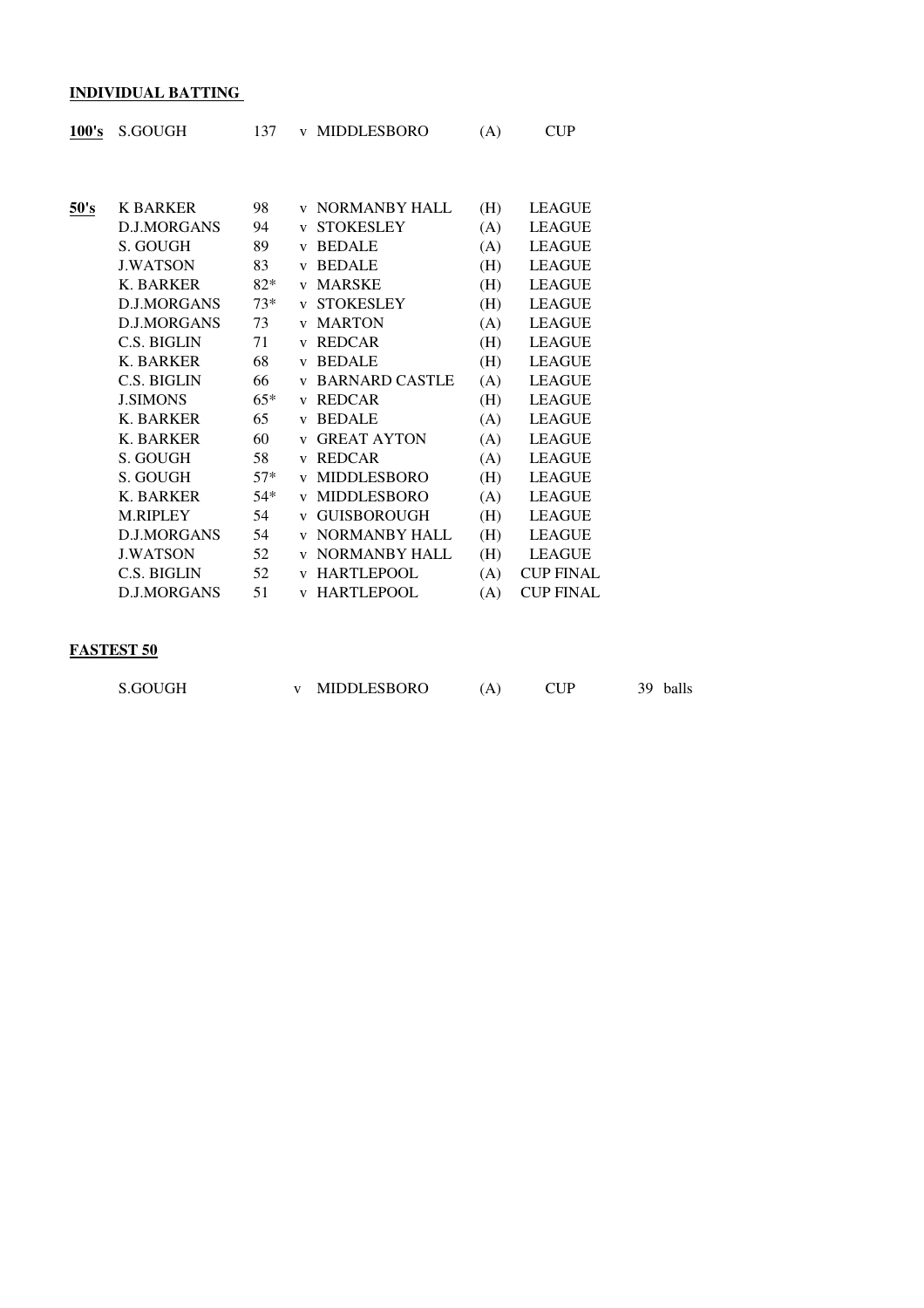#### **HIGHEST LEAGUE PARTNERSHIPS**

| 1st              | <b>WICKET</b> | 140 v BEDALE        | (H) J WATSON     | & K BARKER    | <b>LEAGUE</b> |
|------------------|---------------|---------------------|------------------|---------------|---------------|
| 2nd              | <b>WICKET</b> | 92 v MIDDLESBORO    | $(H)$ S GOUGH    | & C S BIGLIN  | <b>LEAGUE</b> |
| 3rd              | <b>WICKET</b> | 92 v STOKESLEY      | (H) D MORGANS    | & D THOMAS    | <b>LEAGUE</b> |
| 4th              | <b>WICKET</b> | 106 v REDCAR        | (H) J SIMONS     | & C S BIGLIN  | <b>LEAGUE</b> |
| 5th.             | <b>WICKET</b> | 70 v GREAT AYTON    | (H) P BENTLEY    | & M SHAW      | <b>LEAGUE</b> |
| 6th              | <b>WICKET</b> | 82 v BARNARD CASTLE | $(A)$ C S BIGLIN | & M MORGANS   | <b>LEAGUE</b> |
| 7th              | <b>WICKET</b> | 38 v MARSKE         | (A) D ALDERSON   | & A WHITEHEAD | <b>LEAGUE</b> |
| 8th              | <b>WICKET</b> | 23 v BARNARD CASTLE | $(H)$ K LEE      | & P BUXTON    | <b>LEAGUE</b> |
| 9th              | <b>WICKET</b> | 34 v STOKESLEY      | (A) R LAWRENCE   | & J STOCK     | <b>LEAGUE</b> |
| 10 <sub>th</sub> | <b>WICKET</b> | 29 v BARNARD CASTLE | (H) D THOMAS     | & CDENT       | <b>LEAGUE</b> |

# **OTHER 50+ PARTNERSHIPS**

| <b>1ST WICKET</b> | 128 v BEDALE        | (A) S GOUGH      | & K BARKER   | <b>LEAGUE</b>    |
|-------------------|---------------------|------------------|--------------|------------------|
|                   | 100 v NORMANBY HALL | (H) J WATSON     | & K BARKER   | <b>LEAGUE</b>    |
|                   | 95 v GREAT AYTON    | (A) J WATSON     | & K BARKER   | <b>LEAGUE</b>    |
|                   | 86 v MARSKE         | $(A)$ S GOUGH    | & K BARKER   | <b>CUP</b>       |
|                   | 73 v MIDDLESBORO    | $(A)$ S GOUGH    | & K BARKER   | <b>CUP</b>       |
|                   | 59 v GREAT AYTON    | (H) S GOUGH      | & K BARKER   | <b>LEAGUE</b>    |
| 2ND WICKET        | 81 v NORMANBY HALL  | (H) K BARKER     | & D MORGANS  | <b>LEAGUE</b>    |
|                   | 70 v HARTLEPOOL     | (A) K BARKER     | & D MORGANS  | <b>CUP FINAL</b> |
|                   | 68 v MIDDLESBORO    | (A) K BARKER     | & M RIPLEY   | <b>LEAGUE</b>    |
|                   | 59 v MARTON         | (A) K BARKER     | & D MORGANS  | <b>LEAGUE</b>    |
|                   | 51 v MARSKE         |                  |              |                  |
|                   |                     | (H) K BARKER     | & C S BIGLIN | <b>LEAGUE</b>    |
|                   | 51 v NORMANBY HALL  | (A) K BARKER     | & D MORGANS  | <b>CUP</b>       |
| <b>3RD WICKET</b> | 88 v STOKESLEY      | (A) D MORGANS    | & R BIDDLE   | <b>LEAGUE</b>    |
|                   | 85 v MARSKE         | (A) D MORGANS    | & C S BIGLIN | <b>CUP</b>       |
|                   | 77 v GUISBOROUGH    | (H) M RIPLEY     | & C S BIGLIN | <b>LEAGUE</b>    |
|                   | 68 v GREAT AYTON    | $(A)$ C S BIGLIN | & M RIPLEY   | <b>CUP</b>       |
|                   | 63 v HARTLEPOOL     | (A) D MORGANS    | & C S BIGLIN | <b>CUP FINAL</b> |
|                   | 63 v MARSKE         | (H) K BARKER     | & P BENTLEY  | <b>LEAGUE</b>    |
|                   | 54 v MIDDLESBORO    | (A) K BARKER     | & R BIDDLE   | <b>LEAGUE</b>    |
|                   |                     |                  |              |                  |
| <b>4TH WICKET</b> | 61 v MARSKE         | (H) K BARKER     | & M SHAW     | <b>LEAGUE</b>    |
|                   | 56 v MIDDLESBORO    | $(A)$ S GOUGH    | & J WATSON   | <b>CUP</b>       |
|                   | 51 v SEATON CAREW   | $(A)$ C S BIGLIN | & J WATSON   | <b>LEAGUE</b>    |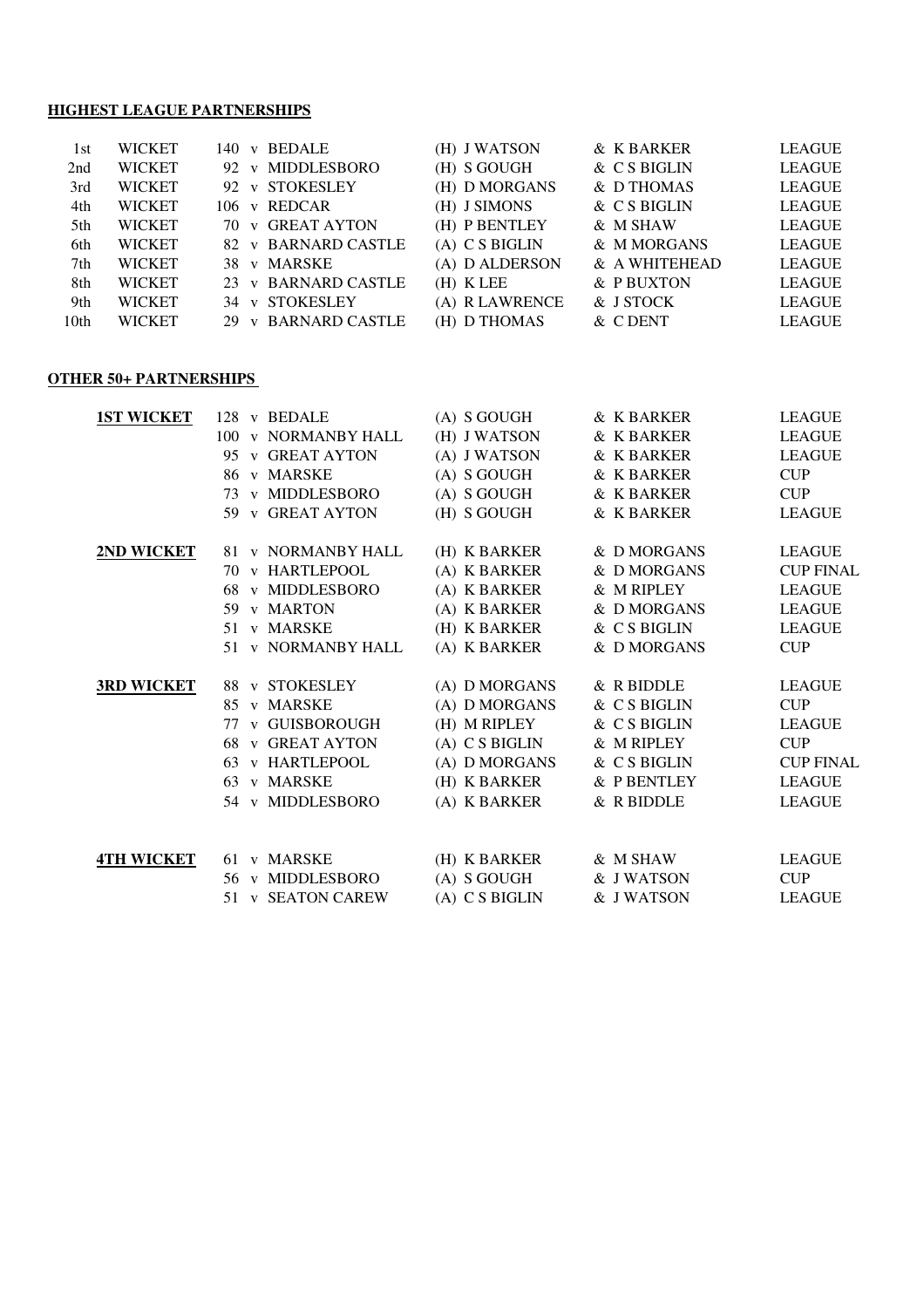## **BATTING DISMISSALS**

# **LEAGUE**

|                    | <b>BOWLED</b>    | <b>CAUGHT</b>    | L.B.W.           | <b>STUMPED</b>   | <b>RUN OUT</b>   | <b>HIT WICKET</b> |
|--------------------|------------------|------------------|------------------|------------------|------------------|-------------------|
| <b>D.J.MORGANS</b> | 4                | $\overline{4}$   | 1                | $\boldsymbol{0}$ | $\boldsymbol{0}$ | $\boldsymbol{0}$  |
| <b>K.BARKER</b>    | 3                | 15               | 1                | 1                | $\overline{c}$   | $\boldsymbol{0}$  |
| C.S.BIGLIN         | 6                | 13               | $\overline{0}$   | 0                | 1                | $\boldsymbol{0}$  |
| <b>J.WATSON</b>    | 6                | 13               | 2                | $\boldsymbol{0}$ | 0                | $\boldsymbol{0}$  |
| S.GOUGH            | 8                | 8                | 4                | $\boldsymbol{0}$ | 0                | $\boldsymbol{0}$  |
| M.SHAW             | 1                | 0                | $\overline{0}$   | $\boldsymbol{0}$ | 0                | $\boldsymbol{0}$  |
| R.J.BIDDLE         | 0                | 2                | $\boldsymbol{0}$ | $\overline{0}$   | 0                | $\boldsymbol{0}$  |
| <b>P.BENTLEY</b>   | 1                | 1                | 2                | 0                | 0                | $\theta$          |
| <b>J.SIMONS</b>    | 3                | 2                | 1                | 1                | 0                | $\boldsymbol{0}$  |
| M.RIPLEY           | 1                | 4                | 1                | 1                | 1                | $\theta$          |
| <b>D.ALDERSON</b>  | 1                | 2                | 1                | 1                | 0                | $\mathbf{0}$      |
| <b>R.LAWRENCE</b>  | 4                | 1                | $\overline{0}$   | 0                | 0                | $\theta$          |
| <b>D.THOMAS</b>    | 2                | 2                | $\overline{0}$   | $\overline{0}$   | 0                | $\theta$          |
| <b>R.BATTY</b>     | $\overline{2}$   | $\overline{0}$   | $\overline{0}$   | 0                | 0                | $\theta$          |
| <b>M.MORGANS</b>   | 4                | 4                | 3                | 0                | 0                | $\boldsymbol{0}$  |
| D.PAGE             | 0                | 1                | $\boldsymbol{0}$ | 0                | 0                | $\boldsymbol{0}$  |
| <b>R.WARD</b>      | 0                | 1                | $\boldsymbol{0}$ | 1                | 0                | $\boldsymbol{0}$  |
| <b>B.WARD</b>      | 4                | 1                | $\boldsymbol{0}$ | $\overline{0}$   | 0                | $\theta$          |
| <b>D.JOHNSON</b>   | 0                | 1                | $\boldsymbol{0}$ | 0                | 0                | $\boldsymbol{0}$  |
| <b>K.LEE</b>       | 3                | 2                | 1                | 2                | 1                | $\boldsymbol{0}$  |
| <b>C.DENT</b>      | $\overline{0}$   | 1                | 1                | 1                | 0                | $\boldsymbol{0}$  |
| A.WHITEHEAD        | 2                | $\overline{2}$   | $\boldsymbol{0}$ | 0                | 0                | $\theta$          |
| <b>L.CRAGGS</b>    | 1                | 1                | $\boldsymbol{0}$ | 0                | 0                | $\boldsymbol{0}$  |
| <b>P.BUXTON</b>    | 1                | 3                | $\overline{0}$   | 1                | 0                | $\boldsymbol{0}$  |
| <b>G.WIGNALL</b>   | 1                | 0                | $\overline{0}$   | $\theta$         | 1                | $\theta$          |
| <b>S.RUSSELL</b>   | 1                | $\overline{0}$   | $\overline{0}$   | 0                | 1                | $\mathbf{0}$      |
| <b>S.LEE</b>       | 0                | 1                | $\mathbf{0}$     | 0                | 0                | $\mathbf{0}$      |
| <b>J.STOCK</b>     | 0                | 2                | 1                | 1                | 0                | $\mathbf{0}$      |
| A.DEUCHAR          | 2                | $\boldsymbol{0}$ | $\overline{0}$   | $\boldsymbol{0}$ | 0                | $\boldsymbol{0}$  |
| <b>L.BROWN</b>     | $\theta$         | 1                | $\boldsymbol{0}$ | $\overline{0}$   | $\theta$         | $\boldsymbol{0}$  |
|                    |                  |                  |                  |                  |                  |                   |
|                    | 61               | 88               | 19               | 10               | $\tau$           | $\boldsymbol{0}$  |
| CUP                |                  |                  |                  |                  |                  |                   |
|                    |                  |                  |                  |                  |                  |                   |
| <b>D MORGANS</b>   | $\boldsymbol{0}$ | $\overline{2}$   | $\boldsymbol{0}$ | $\boldsymbol{0}$ | $\boldsymbol{0}$ | $\boldsymbol{0}$  |
| <b>M RIPLEY</b>    | 1                | $\boldsymbol{0}$ | $\boldsymbol{0}$ | $\boldsymbol{0}$ | $\boldsymbol{0}$ | $\boldsymbol{0}$  |
| <b>S GOUGH</b>     | 1                | $\overline{c}$   | 1                | $\boldsymbol{0}$ | $\boldsymbol{0}$ | $\boldsymbol{0}$  |
| C S BIGLIN         | 3                | $\overline{2}$   | $\boldsymbol{0}$ | $\theta$         | $\theta$         | $\boldsymbol{0}$  |
| <b>K BARKER</b>    | $\mathbf{0}$     | 5                | $\mathbf{0}$     | $\theta$         | 0                | $\boldsymbol{0}$  |
| <b>RBATTY</b>      | 1                | 1                | $\mathbf{0}$     | $\theta$         | $\theta$         | $\boldsymbol{0}$  |
| P BENTLEY          | 1                | $\mathbf{0}$     | $\mathbf{0}$     | $\theta$         | $\theta$         | $\boldsymbol{0}$  |
| <b>J WATSON</b>    | 2                | $\overline{2}$   | $\mathbf{0}$     | $\theta$         | $\theta$         | $\mathbf{0}$      |
| N FENWICK          | 1                | $\boldsymbol{0}$ | $\boldsymbol{0}$ | $\theta$         | $\theta$         | $\boldsymbol{0}$  |
| <b>L CRAGGS</b>    | 1                | $\mathbf{0}$     | $\mathbf{0}$     | $\overline{0}$   | $\theta$         | $\boldsymbol{0}$  |
| <b>KLEE</b>        | $\Omega$         | $\mathbf{0}$     | $\theta$         | $\boldsymbol{0}$ | 1                | $\boldsymbol{0}$  |
| <b>D THOMAS</b>    | $\theta$         | $\mathbf{0}$     | $\boldsymbol{0}$ | $\theta$         | 1                | $\boldsymbol{0}$  |
|                    | 11               | 14               | $\mathbf{1}$     | $\boldsymbol{0}$ | $\overline{2}$   | $\boldsymbol{0}$  |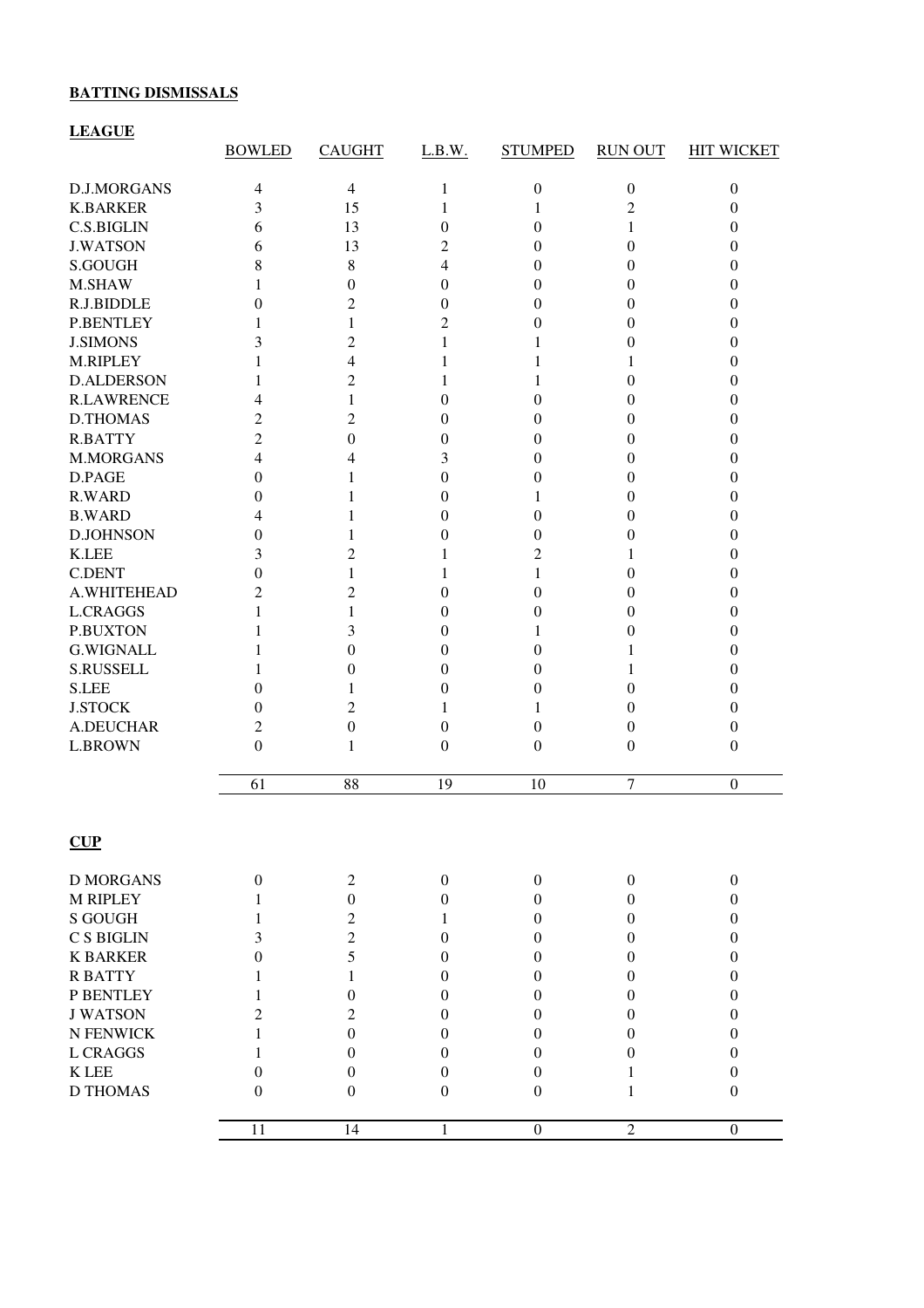## **INDIVIDUAL BOWLING**

| <b>6 WICKET</b> | <b>C.DENT</b>     | $6-79$   | V            | <b>MARSKE</b>         | (A) | <b>LEAGUE</b> |
|-----------------|-------------------|----------|--------------|-----------------------|-----|---------------|
| 5 WICKET        | <b>P.BUXTON</b>   | $5 - 21$ | $\mathbf{V}$ | <b>MIDDLESBORO</b>    | (H) | <b>LEAGUE</b> |
|                 | <b>C.DENT</b>     | $5-27$   | $\mathbf{V}$ | <b>STOKESLEY</b>      | (H) | <b>LEAGUE</b> |
|                 | <b>R.LAWRENCE</b> | $5 - 38$ | $\mathbf{V}$ | <b>BEDALE</b>         | (H) | <b>LEAGUE</b> |
|                 | <b>M.MORGANS</b>  | $5-45$   | $\mathbf{V}$ | <b>MIDDLESBORO</b>    | (A) | <b>LEAGUE</b> |
|                 | <b>P.BUXTON</b>   | $5 - 54$ | $\mathbf{V}$ | <b>REDCAR</b>         | (A) | <b>LEAGUE</b> |
|                 | <b>C.DENT</b>     | $5-63$   | V            | <b>BEDALE</b>         | (A) | <b>LEAGUE</b> |
| <b>4 WICKET</b> | <b>J.STOCK</b>    | $4 - 30$ | $\mathbf{V}$ | <b>STOKESLEY</b>      | (A) | <b>LEAGUE</b> |
|                 | <b>P.BUXTON</b>   | $4 - 36$ | $\mathbf{V}$ | <b>STOKESLEY</b>      | (H) | <b>LEAGUE</b> |
|                 | <b>P.BUXTON</b>   | $4 - 46$ | $\mathbf{V}$ | <b>MARTON</b>         | (A) | <b>LEAGUE</b> |
|                 | <b>P.BUXTON</b>   | $4 - 55$ | $\mathbf{V}$ | <b>MARSKE</b>         | (H) | <b>LEAGUE</b> |
|                 | <b>R.LAWRENCE</b> | $4 - 55$ | $\mathbf{V}$ | <b>REDCAR</b>         | (H) | <b>LEAGUE</b> |
|                 | <b>M.MORGANS</b>  | $4 - 67$ | V            | <b>GUISBOROUGH</b>    | (A) | <b>LEAGUE</b> |
|                 | S.GOUGH           | $4 - 73$ | V            | <b>BARNARD CASTLE</b> | (H) | <b>LEAGUE</b> |

| <b>LEAGUE</b>     |               |                |          |                |
|-------------------|---------------|----------------|----------|----------------|
|                   | <b>BOWLED</b> | <b>CAUGHT</b>  | L.B.W.   | <b>STUMPED</b> |
| P BUXTON          | 16            | 11             | っ        |                |
| <b>R LAWRENCE</b> | 11            | 6              |          |                |
| C DENT            |               | 12             |          |                |
| <b>M MORGANS</b>  |               | 10             |          |                |
| <b>B WARD</b>     |               | 8              |          |                |
| <b>D ALDERSON</b> | 2             |                |          |                |
| K LEE             |               |                |          |                |
| <b>J STOCK</b>    |               |                |          |                |
| <b>D THOMAS</b>   |               |                |          |                |
| <b>J SIMONS</b>   |               |                |          |                |
| <b>S GOUGH</b>    |               | $\mathfrak{D}$ |          |                |
| <b>G WIGNALL</b>  |               |                |          |                |
| <b>R BIDDLE</b>   |               |                |          |                |
| <b>D MORGANS</b>  | 0             |                |          |                |
| <b>J WATSON</b>   | 0             | 2              | $\Omega$ |                |
|                   | 52            | 79             | 18       | $\overline{2}$ |

# **CUPS**

| <b>D MORGANS</b>  |    |    |  |
|-------------------|----|----|--|
| <b>M MORGANS</b>  |    |    |  |
| <b>K</b> LEE      |    |    |  |
| P BUXTON          |    |    |  |
| <b>RBATTY</b>     |    |    |  |
| <b>D THOMAS</b>   |    |    |  |
| C DENT            |    |    |  |
| <b>S RUSSELL</b>  |    |    |  |
| <b>J WATSON</b>   |    |    |  |
| S GOUGH           |    |    |  |
| <b>M DOBINSON</b> |    |    |  |
|                   | 12 | 18 |  |